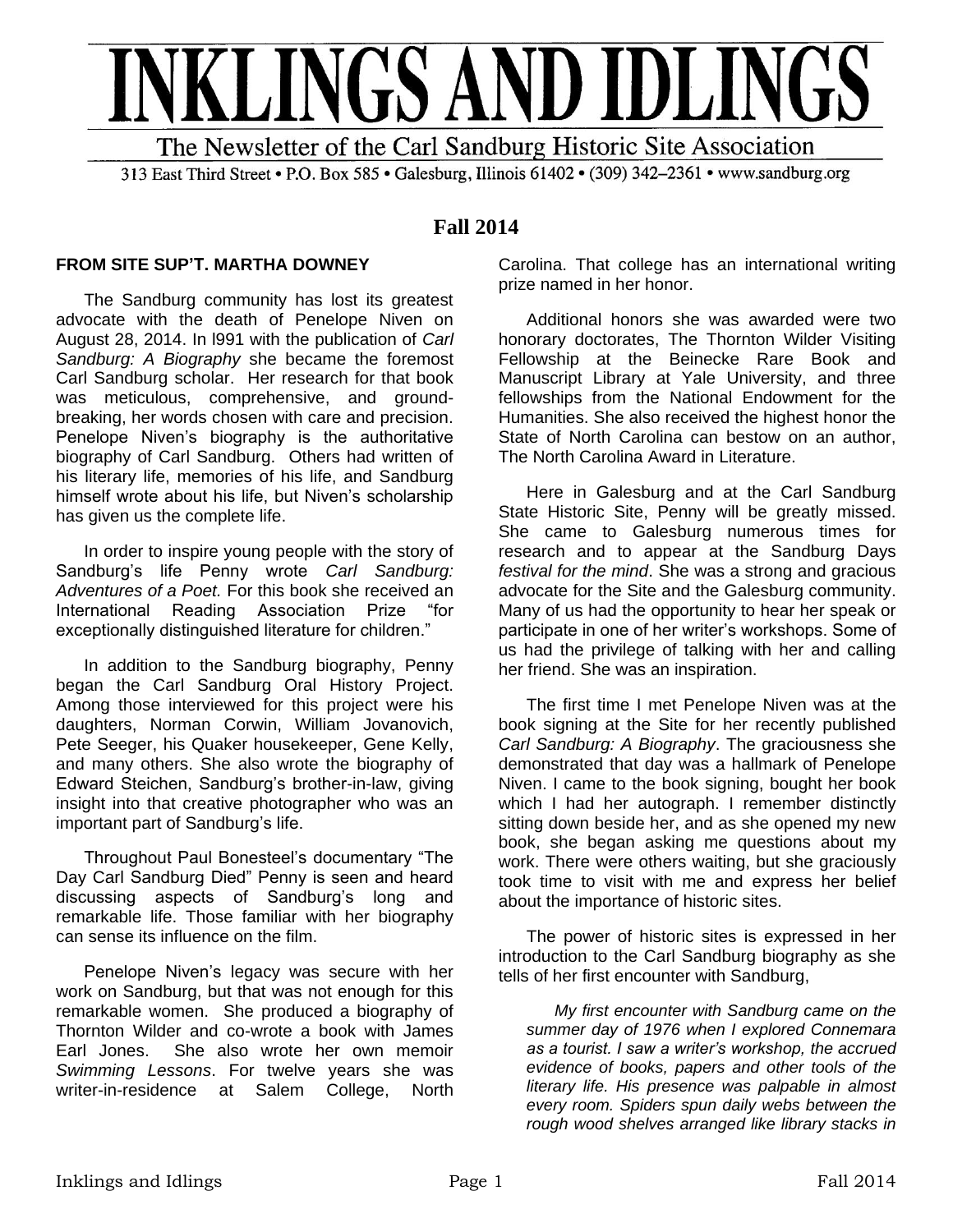*the cool stone cellar. The house was burdened with books, more than ten thousand of them, arranged in comfortable order on shelves reaching to the high ceilings.* 

*Sandburg's papers spilled from desks to sturdy wooden fruit crates to tattered cardboard cartons from the grocery store. Within easy reach on cluttered desktops were letters from Robert Frost, John Kennedy, Archibald MacLeish, and H.L. Mencken. Sandburg's creased hats were there, his canes, his guitars, and buckeyes, smooth stones, dried ginkgo leaves, pine cones talismans of a thousand strolls by day and night on the paths lacing his property.*

*I left Connemara haunted by Sandburg's presence in this house and compelled by the evidence of his work and character . . .Back home in Maryland in my own busy life, I could not forget Sandburg. . . .I was curious now about the shadow whose spirit seemed so alive in Flat Rock.*

It is a powerful statement about the impact a historic site can have on an individual. Penny's scholarship on Carl Sandburg is proof of the inspiration historic sites can provide.

On her website, Penny wrote, "I want my epitaph to testify that I have been a loving mother, wife, daughter, sister, aunt, and friend; and I have taught, written, and lived with joy."



Penelope Niven in Galesburg for Sandburg Days, April, 2014. Photo by Karen S. Lynch.

#### **CARL SANDBURG AND GALESBURG**  By Penelope Niven

(*Ed. Note: Three days before she passed away in North Carolina, Penelope Niven e-mailed me this story for* **Inklings and Idlings** *in response to my request that she comment on the long-held local rumor that Sandburg did not like Galesburg. She was asked that question during her lectures in Galesburg during Sandburg Days last April. In her professional, conscientious way she acknowledged that she had gotten her story to me "in advance of your August 28, 2014 deadline." She added, "Please let me know if it is too long and I will cut it." She did not want the story reprinted without her permission. "This is an exclusive for*  **Inklings and Idlings**," *she wrote. She signed her story "Penelope Niven, Author of* **Carl Sandburg: A Biography** *and* **Carl Sandburg: Adventures of a Poet**.

*This story may not be reprinted without the permission of Penelope Niven's estate.)*

I am often asked how Carl Sandburg felt about Galesburg, Illinois, his hometown. Sometimes people tell me that he hated Galesburg. "Why do you think that he disliked his hometown?" I ask, for a biographer always wants to document assertions which are offered as facts. Most of the time, the response is that people heard it somewhere, or that other people told them it was true. In more than twenty years of doing Sandburg research, including conducting more than 150 taped interviews with people who knew Sandburg, I've never come across evidence that Sandburg disliked Galesburg.

Some people have reported that Sandburg himself said so in his autobiography, *Always the Young Strangers*. Perhaps they are thinking of one line from that book that Sandburg composed in his writing room on the third floor of his house in Flat Rock, North Carolina, where he lived from 1945 until his death July 22, 1967. I grew up in North Carolina and I have always thought it interesting that Sandburg spent a significant amount of his time in the North Carolina mountains writing about the Illinois prairie, especially Galesburg, the town where he grew up. *Always the Young Strangers* was published in 1953 when he was 75 years old. In the second paragraph on page 377 of the chapter entitled "Hobo," Sandburg wrote:

*What came over me in those years 1896 and 1897 wouldn't be easy to tell. I hated my home town and yet I loved it. And I hated and loved myself about the same as I did the town and the people. I knew then as I know now that it was a pretty good home town to grow up in. I came to see that my trouble was inside of myself more than it was in the town and the people.*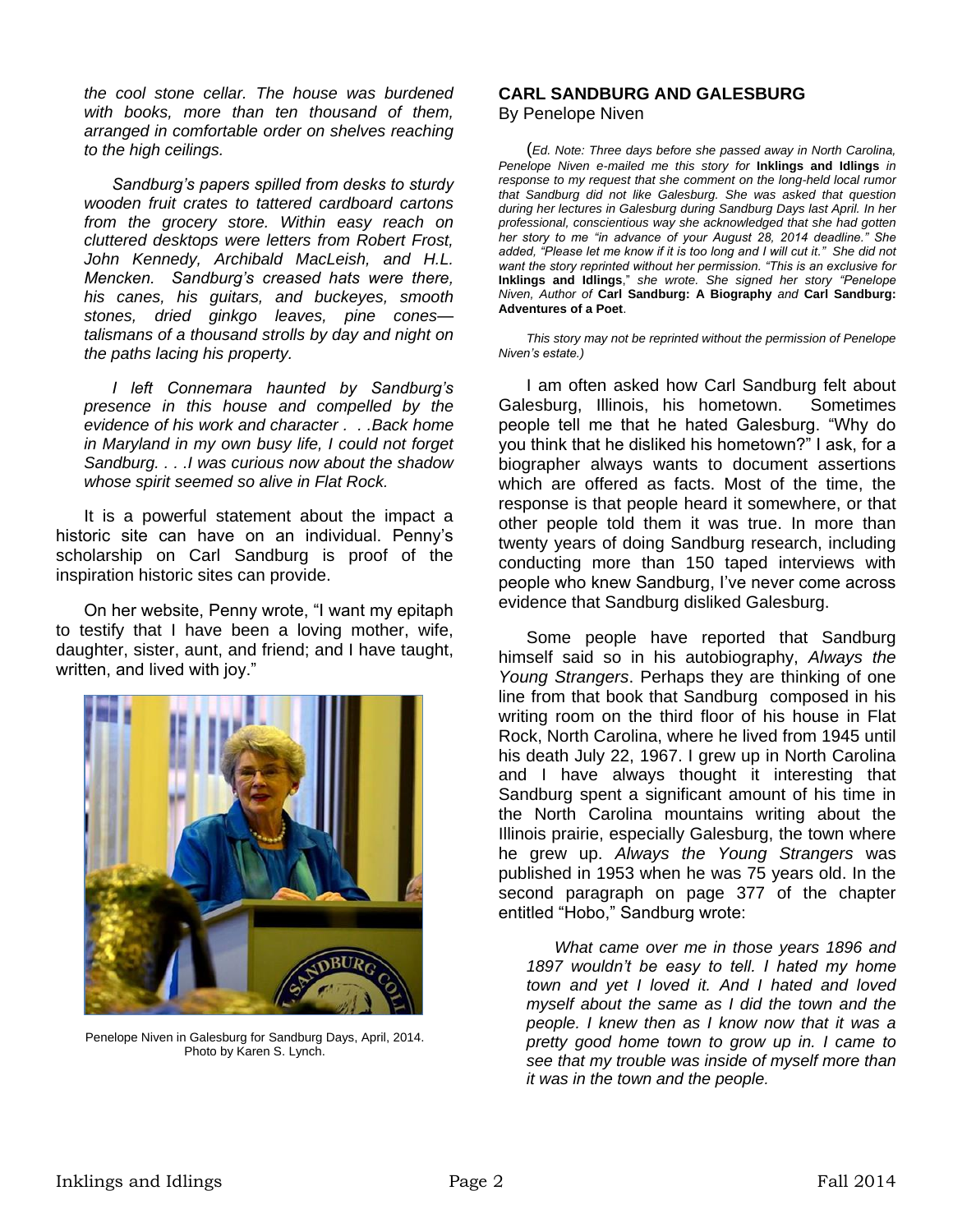Sandburg was writing about himself when he was 18 or 19. I could have written those words about myself at 18 or 19 in my own small home town in North Carolina. At that age I felt that dichotomy–both loving and at times hating the town where I grew up, eager to leave and explore the wider world, but always coming back to the town with renewed appreciation and affection. I've talked to many people who have said that they felt that way as teenagers about the villages or towns or cities where they grew up.

"Please read further," I encourage those who have read only one small part of this passage in *Always the Young Strangers* and concluded that Carl Sandburg hated his hometown. In fairness, you need to read all the pages that come before page 377, and all the pages that come afterward. Only then will a clear picture of Sandburg's feelings for Galesburg emerge, along with a vividly positive portrait of the town itself.

Sandburg wrote about Galesburg and the prairie in poetry as well as prose. The landscape and the symbolism of the prairie animate much of his poetry, especially the volume named *Cornhuskers*, which begins with a long poem entitled "Prairie": "I was born on the prairie and the milk of its wheat, the red of its clover, the eyes of its women, gave me a song and a slogan," Sandburg wrote. Near the end of that rhapsodic poem are these words: "O prairie mother, I am one of your boys. I have loved the prairie as a man with a heart shot full of pain over love." Those lines could only have been written by a poet who truly knew and loved the landscape–the place–the spirit-- evoked in the poetry.

You find strong evidence of Sandburg's affection and regard for Galesburg in his prose and his poetry, and in words he writes about his friends there. There are rich memories of his boyhood throughout *Always the Young Strangers*. He took particular pride in his service in the Spanish American War, and in 1940 attended a reunion of his Company C, Sixth Infantry Regiment of Illinois Volunteers in Galesburg. In 1898 when they volunteered for war service, there were twelve college boys and at least twenty farmers in the company, and many of them had relatives who had fought in the Civil War. An estimated ten thousand citizens thronged to the Galesburg armory and the train station to send them on their way to war. Sandburg paid tribute to his fellow soldiers in *Always The Young Strangers*, and in a letter in 1940 to his publisher, Alfred Harcourt: "Most of them are the real stuff and having had little fear of death or hardship will take old age and decrepitude without whimpering." Sandburg also wrote in his autobiography that many of his fellow soldiers remained his lifelong friends.

He was grateful to other friends in Galesburg who were planning to preserve and restore his birthplace, but he wrote to Adda George in 1947 that he was "not at ease about a non-posthumous B-P: it would require an ego and assurance I don't have." Yet, he told her, "a man must meet more than halfway the clean and fine regard of certain old and tried friends." He thanked her for her "extraordinary sincerity and thoughtfulness."

On February 4, 1962, Sandburg wrote to Mrs. Charles Bednar, a leader of the Carl Sandburg Association in Galesburg, about the idea of enlarging the Birthplace. He was concerned that an expansion might be risky, he said, and require more supervision. "You are doing rather wonderfully with the place as it is," he told Juanita Bednar. "I love you for the keen and intelligent way you have handled a responsibility that has been incessant and not easy. Please keep it simple like the life of old August Sandburg, who married Clara Matilda Anderson. And please know I salute you on being so thoughtful and so loyal. I doubt whether at seventy-three or even at eighty-three you will have a worthy successor."

How pleased they would both be to see that Juanita Bednar's son, Charles "Chuck" Bednar, Jr., the current president of the Galesburg Public Art Commission, has been his mother's "worthy successor."

Finally there is this persuasive evidence of how the Poet of the People felt about Galesburg, where he was born January 6, 1878, on a cornhusk mattress in a three-room frame house on Third Street near the CB&Q Railroad tracks where his father worked for decades. Carl Sandburg's ashes were buried October 1, 1967 at his birthplace in Galesburg, his grave marked by a boulder named Remembrance Rock, after his only novel. His beloved wife, Lilian Anna Maria Elizabeth Magdalene Steichen Sandburg whom he called Paula, was buried there as well in 1977, and later, so were other family members.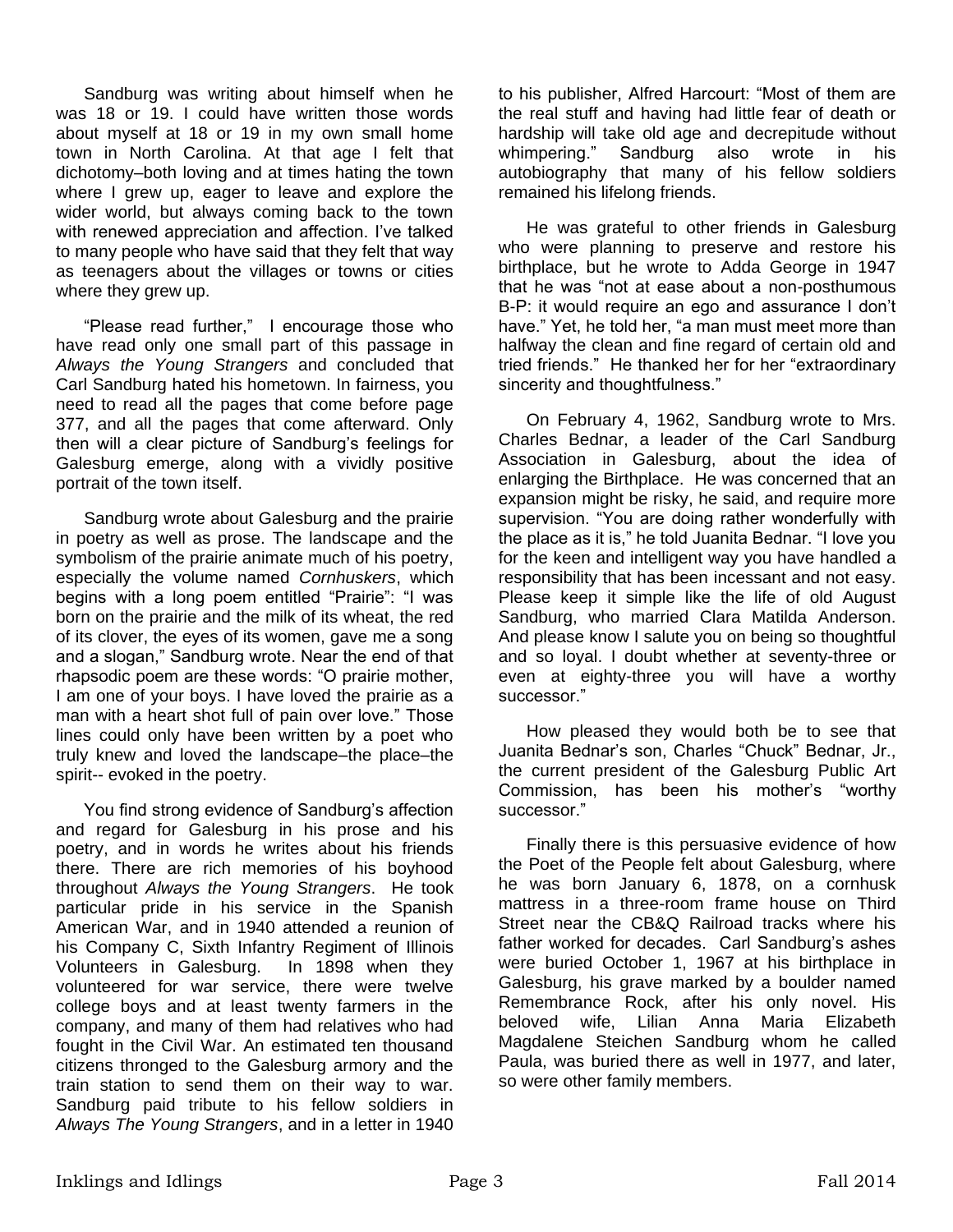In life, Carl Sandburg left Galesburg as a young man to travel the United States and the world, making an international name for himself. In death, he came home to Galesburg to stay.

#### **FALL GARDEN CLEAN-UP**

By Site Sup't. Martha Downey

It is fall, and the garden at Carl Sandburg's Birthplace is ready for its last clean-up of the year. Saturday, October 4, a yard and garden clean-up morning is planned at the Carl Sandburg State Historic Site, 313 E. Third Street. From 9 am until noon volunteers led by Knox County Master Gardeners will be pruning shrubs, dead heading flowers, cutting back flowers, and pulling weeds. There will be coffee and sweet treats to enjoy.

Volunteers are needed to help with this fall clean-up, so bring your gloves and favorite garden tools to join those working that morning. The Knox County Master Gardeners have provided expertise and leadership all this year in caring for the Site's gardens. The Carl Sandburg Historic Site Association is sponsoring this garden open house.

If you are not able to attend October 4 but are interested in volunteering, call Martha Downey at 309-927-3345 or email sitesupt@sandburg.org.

#### **TEMPERANCE**

By Barbara Schock

In the 1830s when the first settlers came to Knox County, liquor (mostly whiskey and hard cider) was bought by the gallon or barrel. It was used by families every day. Glasses of hard cider were passed around before breakfast to give one an appetite. John Adams, the second president of the United States, was among those who so indulged themselves. The addition of bitters or herbs to whiskey was considered a sovereign remedy for any and all ailments. During harvest time alcohol was used to provide energy and relieve aches and pains of the hard work. Historians estimate five to seven gallons of alcoholic beverages per person were consumed per year.

During the winter of 1836 a temperance society was formed in Log City, the location of the temporary log cabins where the members of the Gale Colony lived before constructing homes in Galesburg. After the city received its charter in 1857, at the first election voters approved the prohibition of alcohol. This seconded the determination of the founders who had required all real estate deeds to include a prohibition of alcohol on the premises.

The restrictions did not eliminate the liquor traffic. Bootleggers provided spirits to some of the drugstores and the hotels. Nevertheless, for the next forty years waves of temperance activity washed over the countryside with varying degrees of success. They were often connected with the religious reawakenings among the Protestant residents of the Midwest.

In 1872 Galesburg granted licenses for the sale of liquor by the drink. It was hoped that action would diminish the illegal trade in liquor. Two years later mass meetings in the city resulted in the revoking of the licenses.

The local chapter of the Woman's Christian Temperance Union (WCTU) was organized in Galesburg in 1874. The women arranged mass meetings, gospel meetings, and lectures to attract young and old to their cause. Miss Mary Allen West enrolled 500 children in the Band of Hope. An oath to abstain from all forms of alcohol for life was administered. The children were barely old enough to understand the words of the pledge.

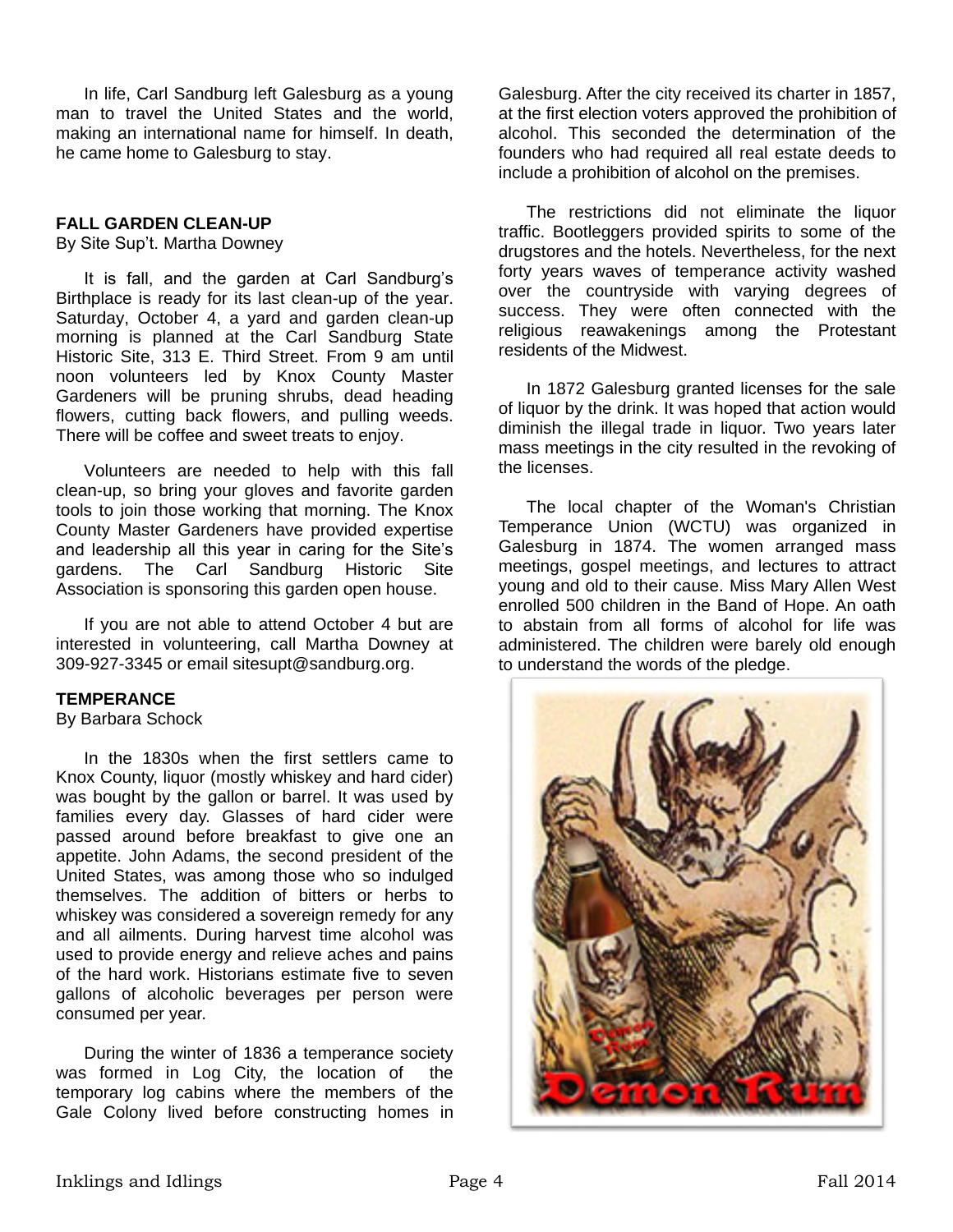By 1878 a tidal wave of interest in temperance swept Knox County. People wore ribbons on their lapels to indicate they had taken the oath of temperance. The WCTU opened a coffee room on Prairie Street to serve those who had given up the life of intemperance. Townships in the county organized clubs to support the cause. The leaders conducted lyceums and musical programs to attract young people to the meetings in the hope they would pledge to give up drinking alcoholic beverages. District school houses in each township were the centers of these activities.

Carl Sandburg was born in 1878, and a few years later, as a lad, took the oath at the City Mission. The oath didn't stop him from tasting the contents of the barrels and bottles stored in the cellar of Dr. Harvey Craig's drugstore on Main Street. Part of Carl's job was to refill containers for the pharmacist to use in dispensing prescriptions. He liked the 20-year-old rum, but whiskey wasn't to his taste.

Later in life Sandburg developed an appreciation for fine Scotch whiskey. When he visited friends around the country during his travels, they would be sure to have a bottle or two on hand to accompany the conversations they were bound to have with the poet. On occasion Sandburg would have a bottle in his shopping bag luggage to share with his hosts. Temperance could not hold him in its thrall.

## **STAN SHOVER 2014 GALESBURG LABOR DAY PARADE GRAND MARSHALL**

By Mike Hobbs

CSHSA board member Stan Shover was Grand Marshall for the 2014 Galesburg Labor Day Parade, the second oldest continuously-running Labor Day Parade in the United States. Stan's public teaching career spanned sixty-six years. He began as an eighteen year old teacher in Slough Island country school near London Mills, IL in 1946. Later he was principal at Fairview and Abingdon elementary schools, teacher and counselor in the Galesburg school district, adult education teacher at Carl Sandburg College, and finally substitute teacher in area schools. He was the first president of the Galesburg Federation of Teachers, Local 1491, AFL-CIO, when it formed in the early 1960's and then was president of the Illinois Federation of Teachers.



Stan Shover, 2014 Galesburg Labor Day Parade Grand Marshall

In grade school in the 1930's Stan developed an interest in Carl Sandburg. He liked him and Mark Twain, because they were distinctly American writers. Since Stan was raised on a farm, he also liked Sandburg, because he was raised in a small city in a rural area, and because he represented the common man. Early in his teaching career he studied Sandburg to share information with his students about this local man, and he took them to visit his birthplace. It was difficult to get his students interested in poetry, but reading Sandburg's poems interested them. He said that Sandburg had a great vocabulary, and he liked the words he made up. Those made-up words appealed to his students. He also liked Sandburg's idea of people working together for the common good.

Stan was glad that the name Carl Sandburg was chosen as the name of the new junior college in the late 1960's. He said Sandburg would have been proud to know that that had been done. He praised Carl Sandburg College for being one of the first junior colleges in the State of Illinois to teach adult education, including the General Equivalency Diploma (GED) program.

The first Sandburg book that he bought was Harry Golden's biography *Carl Sandburg* (1961). After he got acquainted with Sandburg's daughter Helga, he asked her to autograph his Golden book.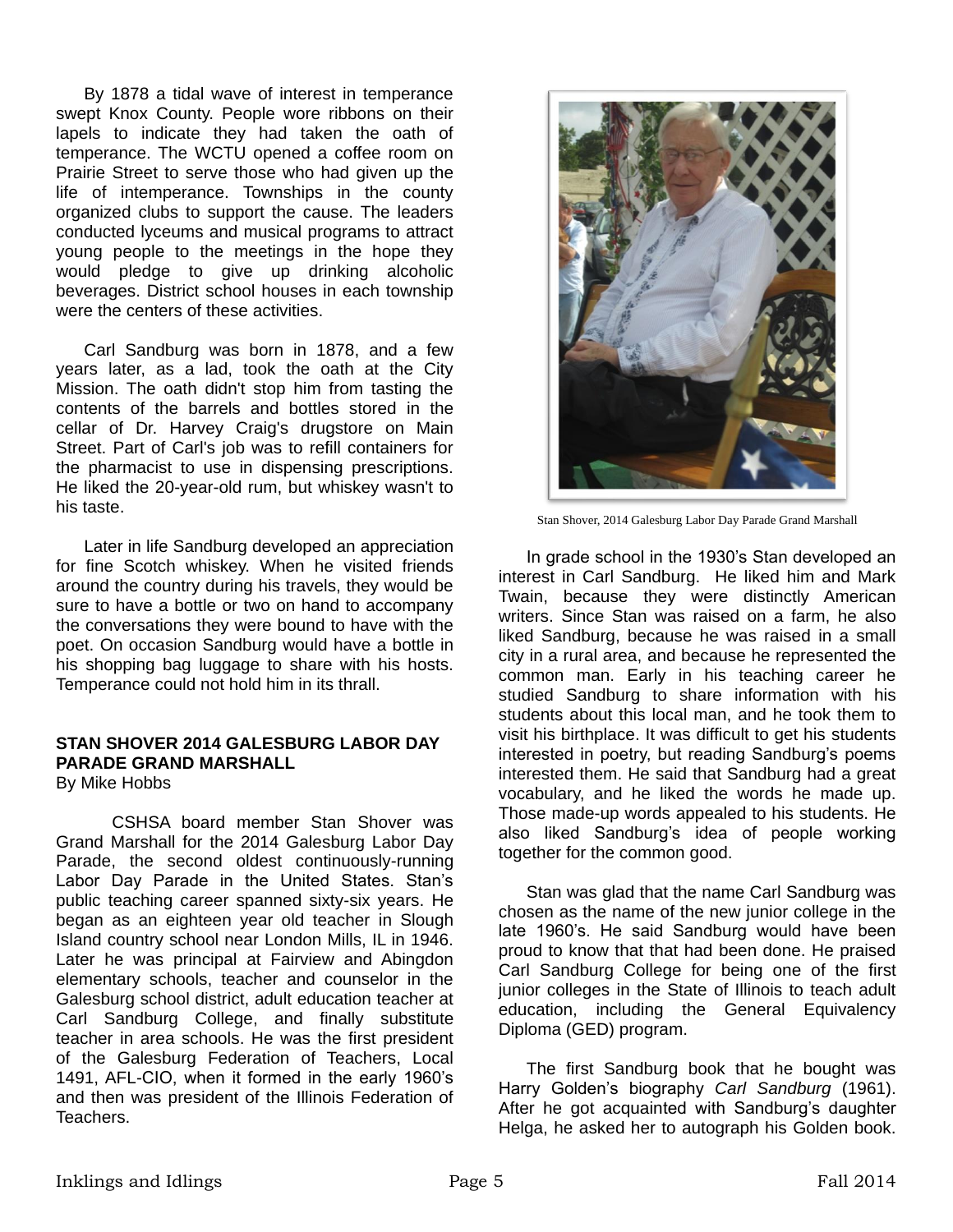He laughed that Helga remarked about the book, "Half of this is inaccurate, but I love Harry."

Stan has chaired the Penny Parade in recent years. He said he has very much enjoyed working on the Penny Parade, because it has educated local teachers and students about Sandburg.

One of Stan's favorite Sandburg lines is "Sometime they'll give a war and nobody will come." One of his favorite Sandburg poems is "Grass:"

Pile the bodies high at Austerlitz and Waterloo, Shovel them under and let me work-- I am the grass; I cover all.

And pile them high at Gettysburg And pile them high at Ypres and Verdun. Shovel them under and let me work. Two years, ten years, and passengers ask the conductor: What place is this? Where are we now?

I am the grass. Let me work.

#### **A SANDBURG AFICIONADO**

By Mike Hobbs

It's fun meeting a complete stranger and striking up a conversation on a subject in which you are both interested. In June I was 2,000 miles from my home in Galesburg visiting my friend Bev Kjellander in Oregon. Bev took me to many beautiful natural sites in Oregon, including Crater Lake National Park. While staying at the lodge on the rim of that majestic lake we met Alan Cooper in the Great Hall of that venerable old facility. Alan told me that from 1991 to 1999 he spent time in Urbana, Jacksonville, and Paris, IL Kraft Food plants while vice-president of operations for that company. He was headquartered in Memphis.

He went on to say that he currently lives in Flat Rock, NC. That statement piqued my interest. I asked him if he had ever been to nearby Connemara where Sandburg and his family lived from 1945 to 1967 and which is now a National Historic Site administered by the National Park Service. He said he lives about a mile from it and indeed had visited it many times. An avid hiker, he explored Crater Lake's trails. He has hiked a trail at Connemara to Little Glassy Mountain, a trail Sandburg frequently hiked to a location where he spent time thinking and gazing at Mt. Pisgah, part of the Blue Ridge Mountains. I hiked that trail to Little Glassy (a little over a mile) about ten years ago when I was in my mid-50's. I huffed and puffed and marveled that Sandburg was able to make that strenuous climb in his 70's and 80's.

Alan said that the Greenville Highway goes through Flat Rock. From the Greenville Highway motorists turn onto Little River Road to get to Connemara. On the highway are signs for Connemara that describe Sandburg as "Poet of the People."

Besides hiking at Connemara Alan has toured the home and viewed the visitor orientation film. He thinks it's a functional home and noted the many, many books throughout it. He enjoyed seeing the property's small lakes, pastures, flowers, and goats. He said the home has recently been repainted.

Alan has read *Chicago Poems*. He called Sandburg the "voice of the people." He described Sandburg as "multi-talented" and "prolific" in his poetry, Lincoln biographies, children's books, song book, and novel. He thought he was "focused" on his intensive research for his Lincoln biographies. He felt that Sandburg truly enjoyed life.



*Mike Hobbs & Alan Cooper at Crater Lake National Park, Oregon*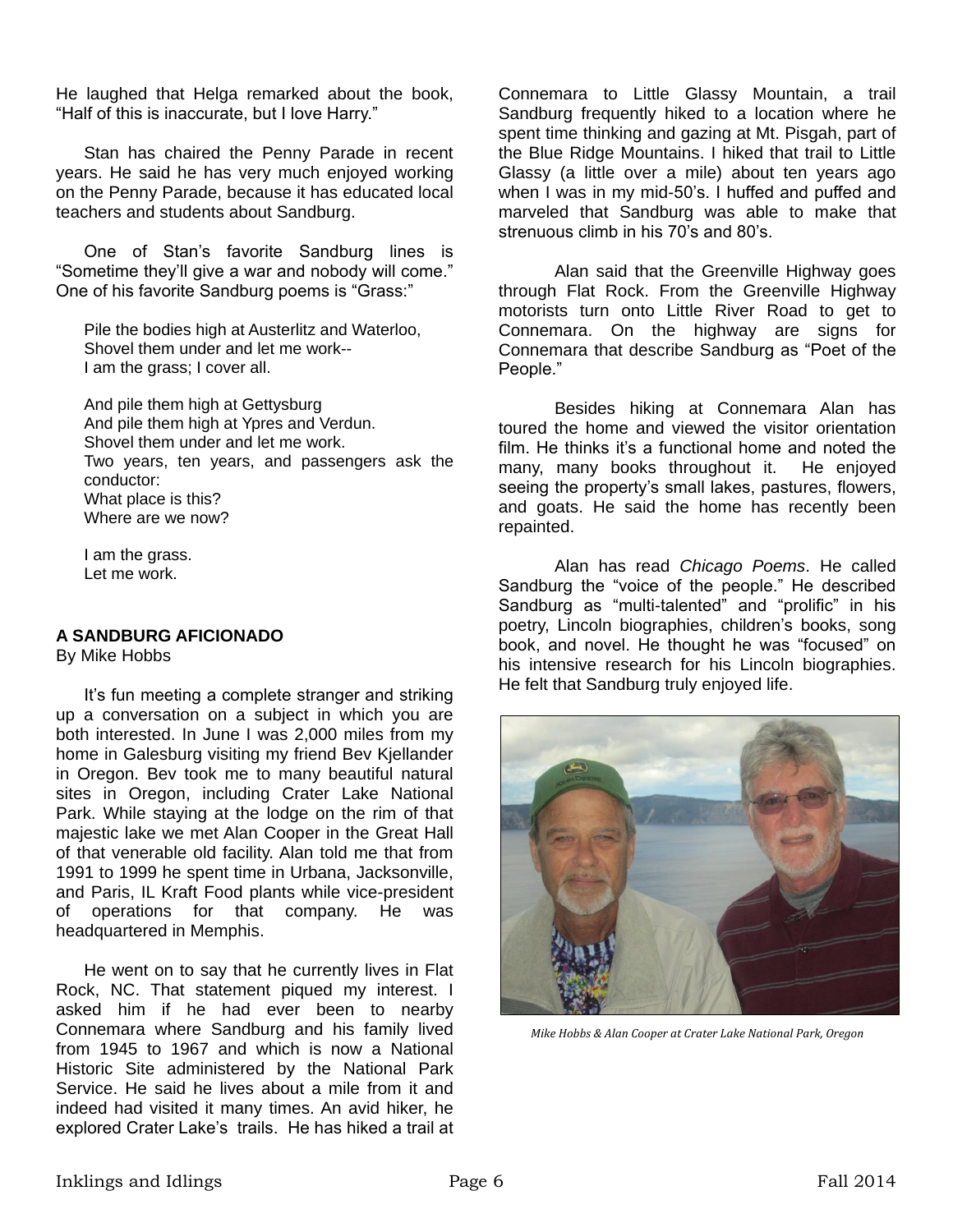#### **FOG IN YACHATS**

By Mike Hobbs

Another picturesque place in Oregon to which Bev Kjellander took me in June was the little coastal town of Yachats, noted for its views of the majestic Pacific Ocean. I saw my first whales there. The little town has a Facebook page called "Yachats Community" which showcases beautiful photos of the Pacific. A while back fog blocked the view of the ocean, so someone got on the Yachats Facebook page and made the comment, "Go away FOG." Then a lady named Janet commented, "The fog comes on little cat feet . . . ." Bev asked her, "Are you a Carl Sandburg fan, Janet?" Janet replied, "Yes! I don't know many of his poems, but wish to learn more. My grandmother lived in San Francisco and would often recite this poem when the fog rolled in."

## **SOME BIRTHPLACE HISTORY**

By Mike Hobbs

Past CSHSA President Chuck Bednar gave me a copy of a letter, provided him by Knox College Archives Curator Carley Robison, written by Adda George that gives some early history of the Sandburg Birthplace after Mrs. George had rescued it from demolition. On Carl Sandburg Association stationery, it is not dated, but Chuck thinks it was written in 1946. The stationery shows CSA officers Adda George, president; Mabel Corbin, vicepresident; Robert McLaughlin, recording secretary; Ethel Freeburg, treasurer; and Martha Robertson, corresponding secretary. Shown on the CSA's National Committee are Emily Taft Douglas, Marshall Field, George W. Gale, Alfred Harcourt, Archibald MacLeish, Janet Greig Post, Paul Robeson, Orson Welles, and Quincy Wright. Among the Directors were Fanny Butcher, Mary Creighton, Harry Hansen, Mary Sandburg Johnson, and Hermann Muelder, Ralph Newman was Chicago Representative.

The letter was addressed to the Board of Trustees of Knox College from the CSA Board. It was signed by Adda George.

*Gentlemen:*

*Literary people from various parts of the nation who come here to visit the Sandburg Birthplace sometimes ask: 'Does Knox College realize what this little house means to her?*

*The generous gifts that some of you have made toward the purchase and restoration show that you do.*

*The Association, hurriedly formed to save the house when it was about to be torn down, has finished the work of purchase, restoration, furnishing, and maintenance to date. The accounts of the treasurer, Mrs. C.W. Freeburg, are now being audited by Messrs. Stout and Tobin.*

*There is a possibility that funds may soon be available for restoring the large room at the rear of the original three-room cottage as a 'Lincoln Room.' It would be large enough to seat local and out-of-town groups who come there to see the memorabilia, hear Sandburg song records, etc.*

*The [S]tate may eventually take over maintenance (if and when they are asked); but for a few years at lest it would seem advisable that maintenance should be met in some other way. Membership in the Association, which was set up to save the house, required no dues—only an initial gift.*

*Since Sandburg's connection with the college in the eyes of the nation is a valuable asset to Knox, may we respectfully request that, beginning this year, some of the annual responsibility for the maintenance be assumed by the college until such time as the State does take over?*

## **WHAT IS MINE IS MINE**

*In the night and the mist these voices: What is mine is mine and I am going to keep it. What is yours is yours and you are welcome to keep it. You will have to fight me to take from me what is mine. Part of what is mine is yours and you are welcome to it. What is yours is mine and I am going to take it from you. In the night and the mist the voices meet as the clash of steel on steel Over the rights of possession and control and the points: what is mine? what is yours? and who says so?*

*The poor were divided into the deserving and the undeserving and a pioneer San Franciscan lacked words: 'It's hard enough to be poor but to be poor and undeserving . . .' He saw the slumborn illborn wearyborn from fathers and mothers the same out of rooms dank with rot and scabs, rags, festerings, tubercles, chancres the very doorway quavering,*